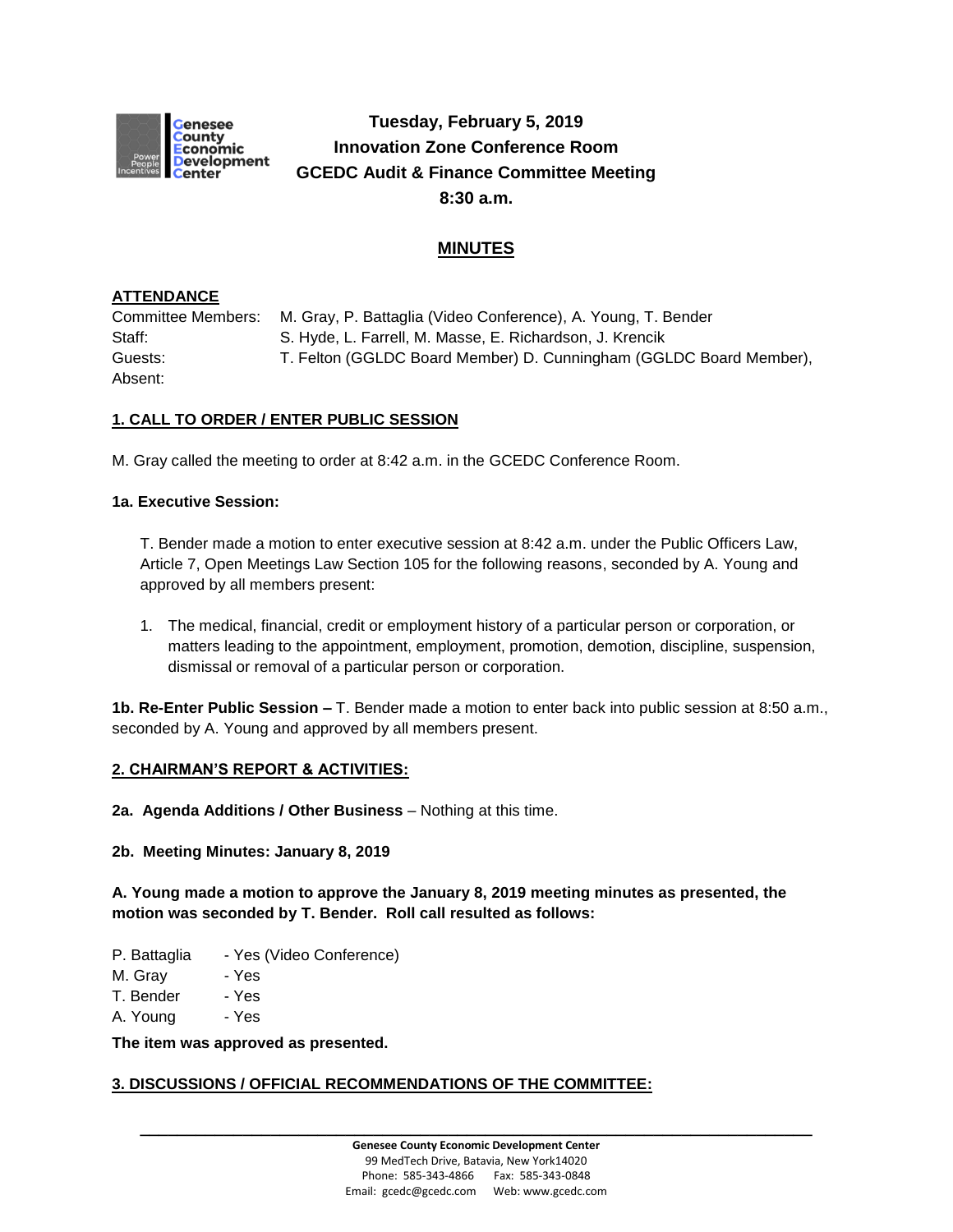**3a. \$33M STAMP Grant Review YTD** – L. Farrell reminded the Committee that the imprest account was set up and in January 2018 Empire State Development (ESD) deposited \$15.1M into the account. The first 11 Grant Utilization Request Forms (GURF) have been submitted and authorization has been received to release those funds. The requests have taken approx. 3-5 days to receive approval. GURF #12 has been submitted and is awaiting approval.

**3b. December 2018 Unaudited Financial Statements –** L. Farrell presented the December 2018 Unaudited Financial Statements to the Committee and noted the following:

- Restricted Cash decreased as qualifying expenditures were made using the STAMP ESD Imprest account funds and the County \$4M.
- Increase in Accounts Payable; mostly STAMP related activity; This item is subject to change as we receive more invoices related to work performed in 2018.
- Accrued Liabilities decreased due to the NYS Retirement payment made in December.
- All other expenditures are in line with the budget except as noted.
- The net income YTD shows a loss of \$627,876 which is higher than budgeted; this includes \$1M of expenses on STAMP/Alabama water project funded via loan proceeds with no corresponding revenues recorded.

## **T. Bender made a motion to recommend approval of the December 2018 Unaudited Financial Statements; the motion was seconded by A. Young. Roll call resulted as follows:**

P. Battaglia - Yes (Video Conference)

- M. Gray Yes
- T. Bender Yes
- A. Young Yes

**The item was approved as presented.**

**3c. Phase I Environmental Site Assessment – LeRoy Food & Tech Park –** The GCEDC requested quotes from three companies to complete a Phase I Environmental Site Assessment (ESA) on the Leroy Food & Technology Park. The three companies contacted, and their quotes are as follows:

- 1. Ravi Engineering & and Surveying, Inc \$1,500
- 2. Day Environmental, Inc. Declined to Quote
- 3. CORE Environmental Declined to Quote

As this was an unbudgeted item, staff is requesting approval for this expenditure. This will be covered with Operating funds.

T. Bender asked why the Agency would pay for an ESA and not whoever we will sell the land to.

M. Masse shared that for many site selectors, they specifically look to see if these have been done and some even require that they be completed by the seller.

P. Battaglia asked if the Agency pays for ESAs when purchasing land.

M. Masse shared that in some cases the Agency does pay for an ESA prior to purchasing the land but the Agency did not prior to purchasing the land in LeRoy.

**\_\_\_\_\_\_\_\_\_\_\_\_\_\_\_\_\_\_\_\_\_\_\_\_\_\_\_\_\_\_\_\_\_\_\_\_\_\_\_\_\_\_\_\_\_\_\_\_\_\_\_\_\_\_\_\_\_\_\_\_\_\_\_\_\_\_\_\_\_\_\_\_**